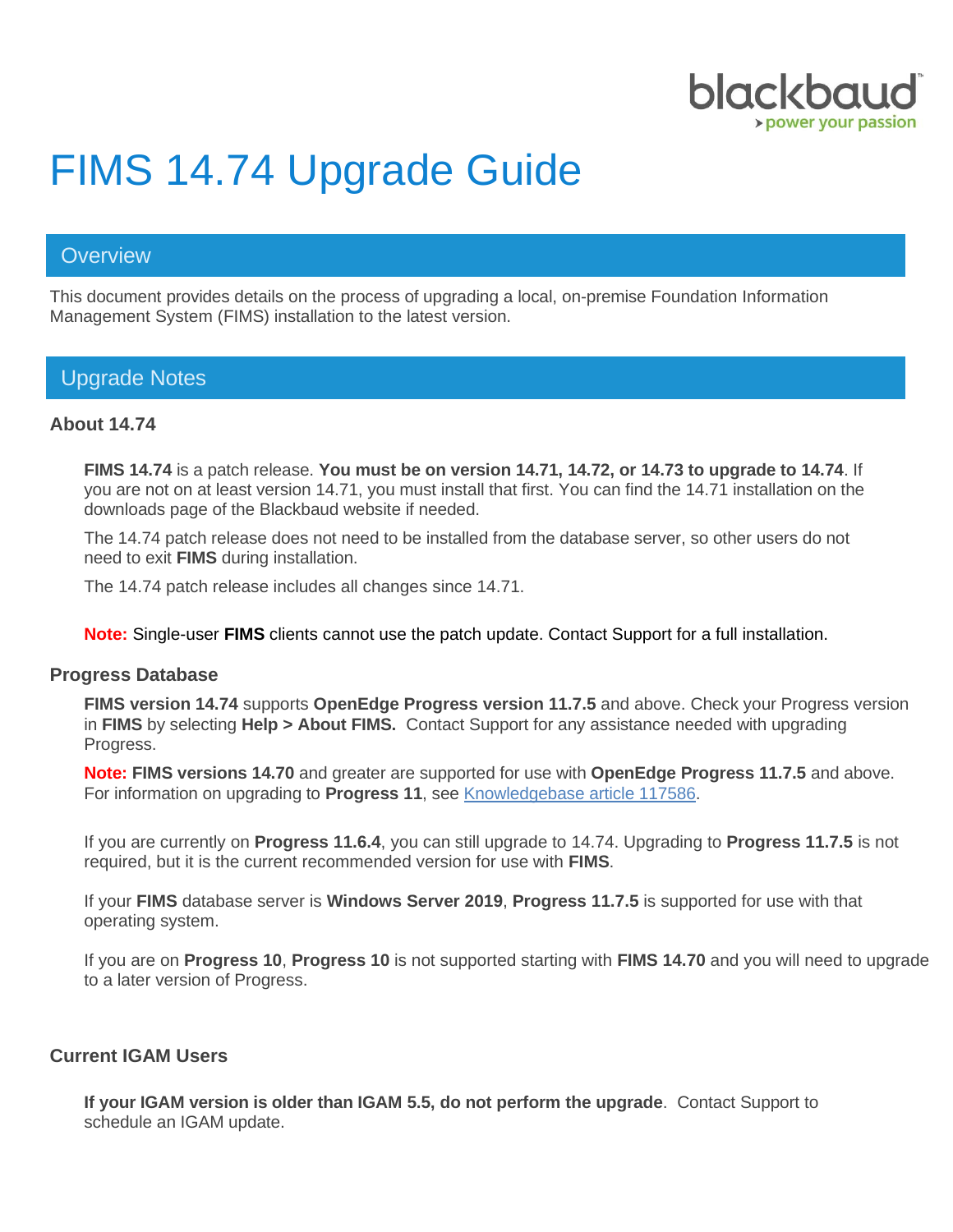Please see **FIMS** system requirements documentation in the link below:

[FIMS System Requirements](https://www.blackbaud.com/training-support/support/system-requirements/fims-system-requirements#compatibility)

## **Microsoft Windows Operating Systems**

• Workstations must have **Microsoft Windows 8.1** or **10** installed. **Windows 10** is recommended.

**Notes:**

- **Windows 7** is no longer supported with **FIMS** due to end of support by Microsoft as of [1/14/2020.](https://support.microsoft.com/en-us/help/4057281)
- **Windows 8** is no longer supported with **FIMS** due to end of support by Microsoft as of 1/12/2016. Customers must move to **Windows 8.1** to remain supported. See [Windows Lifecycle FAQ.](https://support.microsoft.com/en-us/help/18581/lifecycle-faq-windows-products)
- On January 10, 2023, **Windows 8.1** will no longer be supported with **FIMS** due to the end of support date announced by Microsoft. See [Windows Lifecycle Fact Sheet.](https://support.microsoft.com/en-us/help/13853/windows-lifecycle-fact-sheet)
- **Windows 8.1 users:** Please note that **FIMS** is not certified for touch-screen functionality. If you notice any issues, please disable the touch-screen feature when using **FIMS**.

• Servers must have **Microsoft Windows 2012**, **2012 R2**, **2016** or **2019**.

#### **Notes:**

- FIMS runs on Microsoft Cloud (Azure) when set up as Windows client/server machines.
- As of [January 14, 2020,](https://support.microsoft.com/en-us/help/4057281) **Windows Server 2008 R2** is no longer supported with FIMS due to [end](https://support.microsoft.com/en-us/help/4456235/end-of-support-for-windows-server-2008-and-windows-server-2008-r2)  [of support](https://support.microsoft.com/en-us/help/4456235/end-of-support-for-windows-server-2008-and-windows-server-2008-r2) announced by Microsoft.
- As of October 10, 2023, **Windows Server 2012** will no longer be supported by FIMS due to [end](https://support.microsoft.com/en-us/lifecycle/search?alpha=Windows%20Server%202012%20Standard)  [of support](https://support.microsoft.com/en-us/lifecycle/search?alpha=Windows%20Server%202012%20Standard) announced by Microsoft.
- As of January 10, 2023, **Windows Server 2012 R2** will no longer be supported with FIMS due to [end](https://support.microsoft.com/en-us/lifecycle/search?alpha=Windows%20Server%202012%20Standard)  [of support](https://support.microsoft.com/en-us/lifecycle/search?alpha=Windows%20Server%202012%20Standard) announced by Microsoft.
- **DonorCentral users:** Your **FIMS** server must have **Microsoft Windows Server 2012** or later to upload data to **DonorCentral**.
- **IGAM users: IGAM 3** is not compatible with **Windows 7** or later. If you are currently using **IGAM 3** for **FIMS** and want to use **Windows 7**, you must upgrade to **IGAM 5** or later. Contact Blackbaud Support for more information.
- **Progress OpenEdge: FIMS** is compatible with **Progress OpenEdge version 11.7.5**.

## **Crystal Reports**

Reports written in **Crystal Reports** prior to **version 13** are unable to connect to **Progress 11.x** databases. To use these reports, see [Knowledgebase article 187641](https://kb.blackbaud.com/articles/Article/187641) to upgrade to **Crystal 13** and convert your reports for **FIMS version 14.74**.

## **OS Service Pack / Maintenance Pack Support**

OS updates are not automatically certified but are supported where the OS vendor guarantees backwards compatibility with the baseline OS level. Certification of OS updates may be performed if the backwards guaranteed compatibility of the OS Service Pack / Maintenance Pack is questionable.

## **Microsoft Office**

**Office 365** users, please note that only a desktop installation of **Microsoft Office** connected to **Office 365** is fully compatible with **FIMS**. The online version of 365 is not compatible. See the following article for details: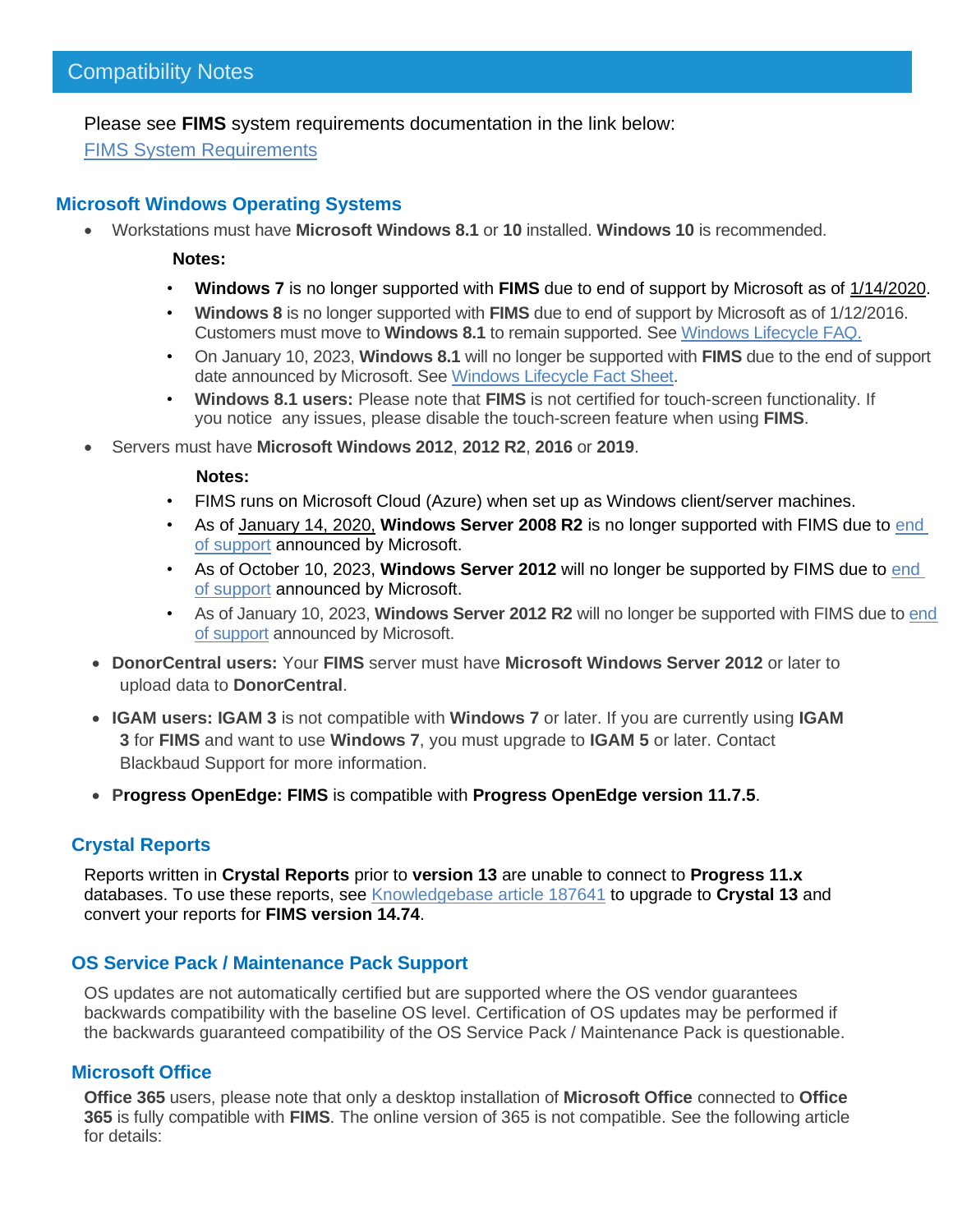#### **Notes:**

- **Microsoft Office 2007** is [no longer supported by Microsoft](https://docs.microsoft.com/en-us/deployoffice/office-2007-end-support-roadmap) or **FIMS**.
- As of October 13, 2020, **Microsoft Office 2010** is no longer supported due to the [end of support](https://docs.microsoft.com/en-us/deployoffice/office-2010-end-support-roadmap)  [date](https://docs.microsoft.com/en-us/deployoffice/office-2010-end-support-roadmap) announced by Microsoft.
- As of April 11, 2023, **Microsoft Office 2013 SP1** will no longer be supported due to the [end of](https://support.microsoft.com/en-us/lifecycle/search/16674)  [support date](https://support.microsoft.com/en-us/lifecycle/search/16674) announced by Microsoft.

# **Support**

#### **Need Help or Have Questions?**

If you have questions or need assistance, please contact Support.

**Support Hours:** M-F, 8:30 am – 8:00 pm ET

**Phone:** (800) 468-8996, option 1

**Online:** Visit Case Central at [https://www.blackbaud.com/casecentral/casesearch.aspx.](https://www.blackbaud.com/casecentral/casesearch.aspx) Click the **Case** tab at the top and click **Create New Case**.

# Upgrade to the FIMS 14.74 patch

**Prerequisite:** You must be on version **14.71, 14.72, or 14.73** to install version **14.74**.

- 1. Download **p1471t74.zip** from [Blackbaud Downloads](https://www.blackbaud.com/support/downloads/downloads.aspx) (<https://www.blackbaud.com/support/downloads/downloads.aspx>) to any workstation where you'll apply the update.
- 2. Copy the **FIMS** patch file to the server or workstation on which the patch is being installed.
	- **DO NOT unzip the file**
- 3. Log in to **FIMS**.
- 4. Open **Tools > System Utilities > FIMS Update and Patch Utility**.
- 5. Click **Browse** and select the patch file named **p1471t74.zip**.
- 6. Click **Install**.